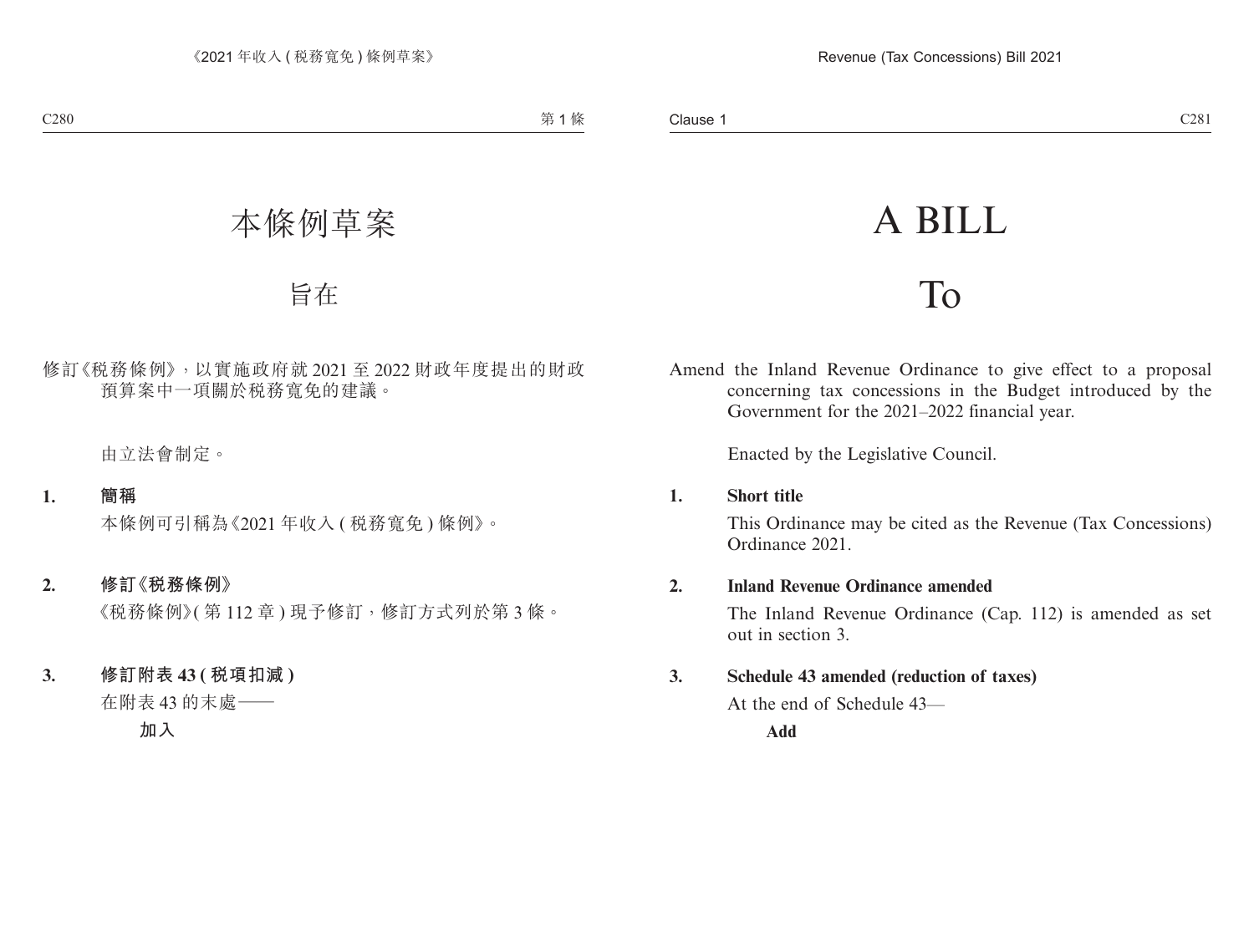|    | "For the year of assessment 2020/21 |                         |                                                             |
|----|-------------------------------------|-------------------------|-------------------------------------------------------------|
|    |                                     | Column 1<br>(section)   | Column 2<br>(prescribed percentage or<br>prescribed amount) |
| 1. | Salaries tax                        |                         |                                                             |
|    |                                     | (a) section $100(1)(a)$ | $100\%$                                                     |
|    | (b)                                 | section $100(1)(b)$     | \$10,000                                                    |
| 2. | Profits tax                         |                         |                                                             |
|    | (a)                                 | section $100(2)(a)$     | 100%                                                        |
|    | (b)                                 | section $100(2)(b)$     | \$10,000                                                    |
| 3. | Tax under personal assessment       |                         |                                                             |
|    | (a)                                 | section $100(4)(a)$     | 100%                                                        |
|    | (b)                                 | section $100(4)(b)$     | $$10,000$ ".                                                |